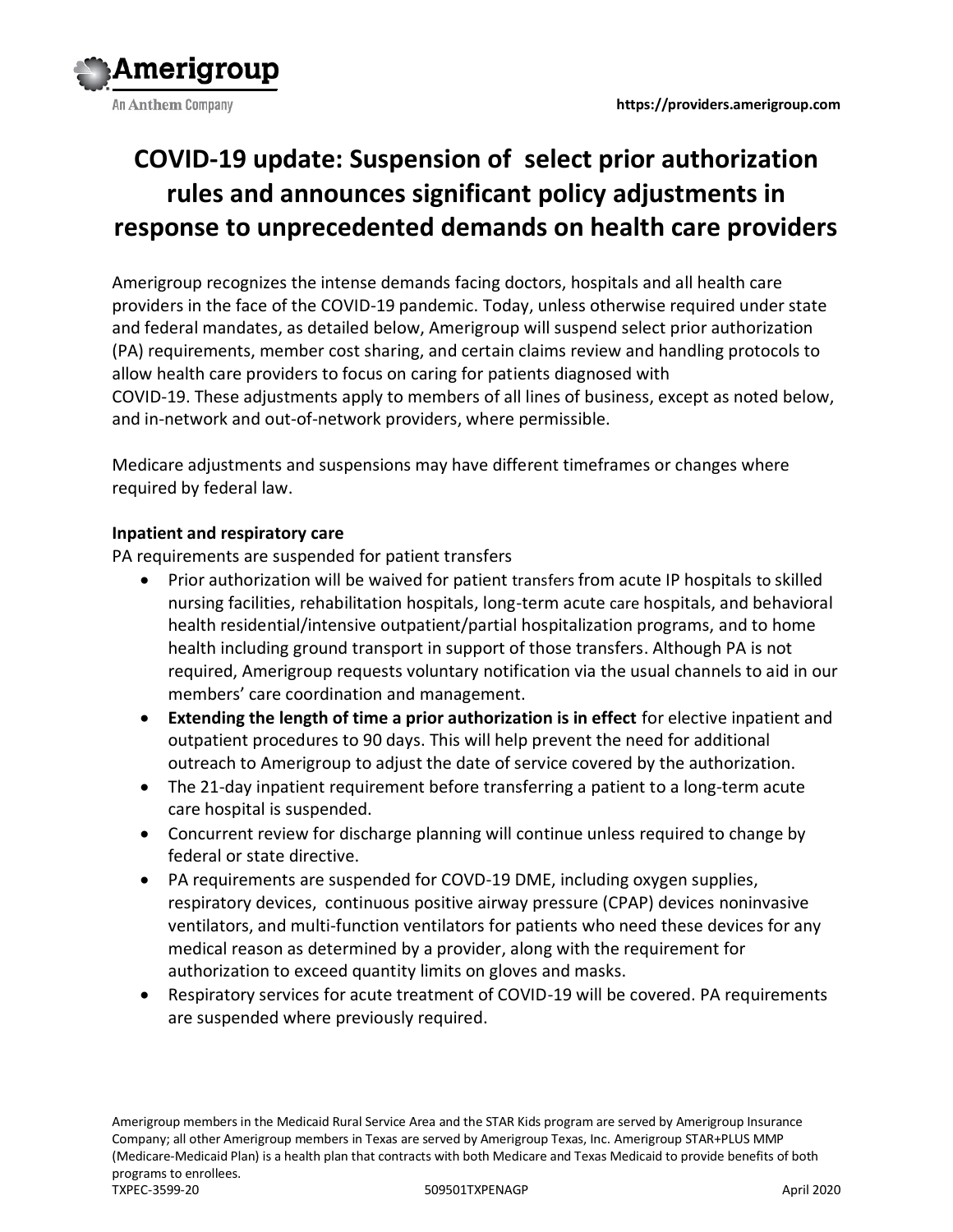### **COVID-19 testing**

Laboratory tests for COVID-19 at both in-network and out-of-network laboratories will be covered with no cost sharing for members.

#### **Claims audits, retrospective review,** p**eer**-**to**-p**eer** r**eview and policy changes**

Amerigroup will adjust the way we handle and monitor claims to ease administrative demands on providers:

- Hospital claims audits requiring additional clinical documentation will be limited for the next 90 days, though Amerigroup reserves the right to conduct retrospective reviews on these findings with expanded lookback recovery periods for all lines of business except Medicare. To assist providers, Amerigroup can offer electronic submission of clinical documents through Availity.
- Retrospective utilization management review will also be suspended during this 90-day period, and Amerigroup reserves the right to conduct retrospective utilization management review of these claims when this period ends and adjust claims as required.
- **Suspend peer to peer reviews** except where required pre-denial per operational workflow or where required by State during this time period for all lines of business except Medicare.
- Our Special Investigation programs targeting provider fraud will continue, as well as other program integrity functions that help ensure payment accuracy.
- New payment and utilization management policies and policy updates will be minimized, unless helpful in the management of the COVID-19 pandemic.

Otherwise, Amerigroup will continue to administer claims adjudication and payment in line with our benefit plans and state and federal regulations, including claims denials where applicable. Our timely filing requirements remain in place, but Amerigroup is aware of limitations and heightened demands that may hinder prompt claims submission.

#### **Provider credentialing**

Amerigroup will continue to process provider credentialing within the standard 15 to18 days even if we are unable to verify provider application data due to disruptions to licensing boards and other agencies. We will verify this information when available.

If Amerigroup finds that a practitioner fails to meet our minimum criteria because of sanctions, disciplinary action etc., we will follow the normal process of sending these applications to committee review, which will add to the expected 15 to 18 day average timeline. We are monitoring and will comply with state and federal directives regarding provider credentialing.

#### **Additional PA changes**

Amerigroup is committed to working with and supporting providers. As of March 16, 2020, Amerigroup is removing PA requirements for skilled nursing facilities (SNF) for the next 90 days to assist hospitals in managing possible capacity issues. SNF providers should continue